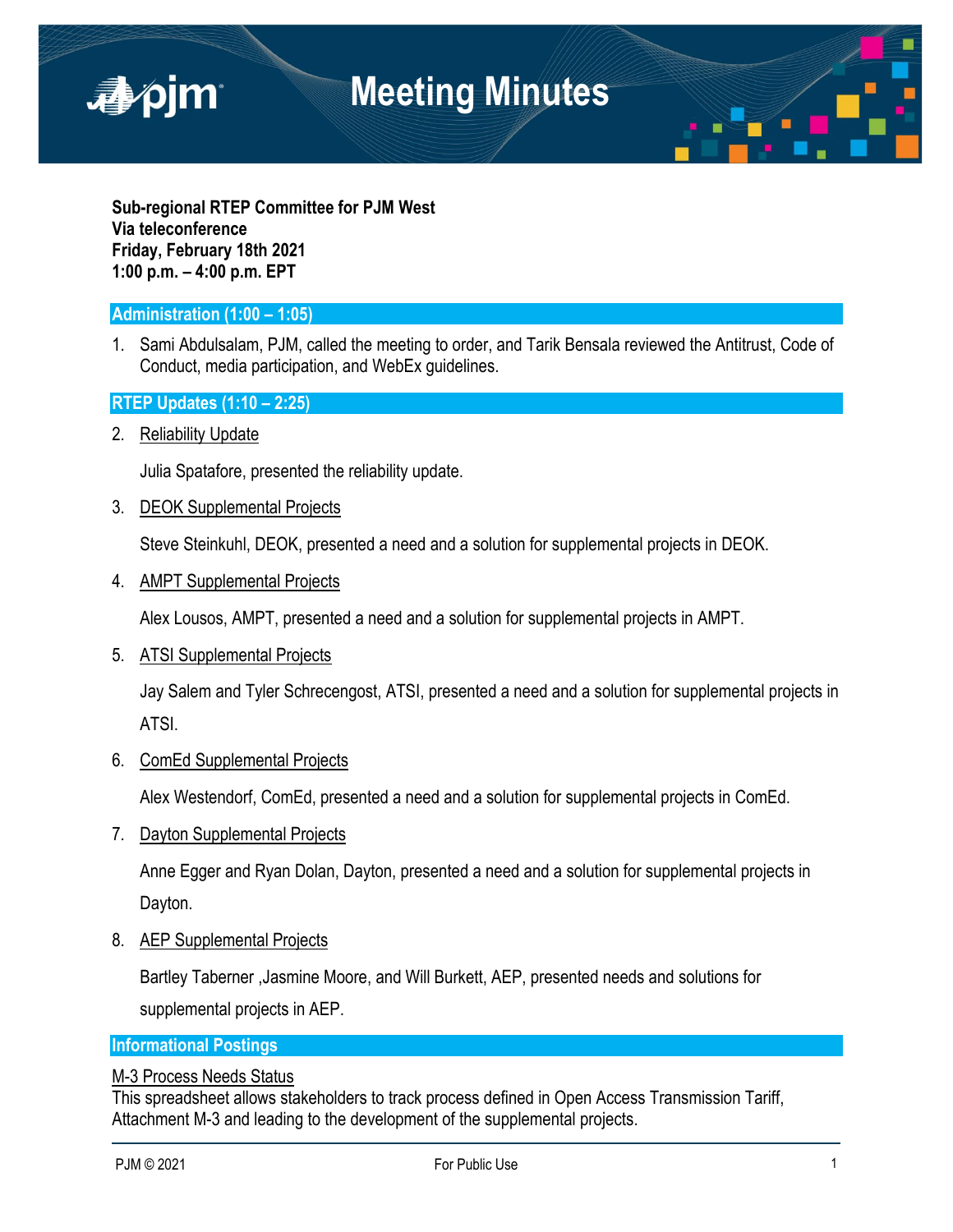

## Aggregate Maps for Supplemental Projects

Aggregate geographic representation of supplemental projects not previously included in Local Plan.

# Planning Community Open Questions

Open questions regarding M-3 projects received through Planning Community.

#### M-3 Action Item List

M-3 action item list received through Planning Community, SRRTEP and TEAC meetings.

## EKPC Immediate Need Review

Immediate need review for EKPC Powell Taylor Area & Broughtentown Area

### **Future Meeting Dates**

| March 18th, 2022     |
|----------------------|
| April 22nd, 2022     |
| May 19th, 2022       |
| June 15th, 2022      |
| July 22nd, 2022      |
| August 19th, 2022    |
| September 16th, 2022 |
| October 14th, 2022   |
| November 18th, 2022  |
| December 16th, 2022  |
|                      |

1:00 p.m. – 4:00 p.m.<br>1:00 p.m. – 4:00 p.m. 1:00 p.m. Teleconference 1:00 p.m. – 4:00 p.m.<br>1:00 p.m. – 4:00 p.m. example and the Teleconference 1:00 p.m.  $-$  4:00 p.m.  $1:00 \text{ p.m.} - 4:00 \text{ p.m.}$  Teleconference  $1:00$  p.m.  $-4:00$  p.m. Teleconference  $1:00 \text{ p.m.} - 4:00 \text{ p.m.}$  Teleconference  $1:00$  p.m.  $-4:00$  p.m. Teleconference 1:00 p.m. – 4:00 p.m.<br>1:00 p.m. – 4:00 p.m. 1:00 p.m. Teleconference 1:00 p.m. – 4:00 p.m.<br>1:00 p.m. – 4:00 p.m. 1:00 p.m. Teleconference 1:00 p.m. – 4:00 p.m.

#### **Attendance List**

| <b>Last Name</b> | <b>First Name</b> | <b>Company</b>                             | <b>Sector</b>         |
|------------------|-------------------|--------------------------------------------|-----------------------|
| Marker           | Jerod             | AEP Ohio Transmission Company, Inc.        | Transmission<br>Owner |
| Qiu              | Wenzheng          | PJM Interconnection, LLC                   | None                  |
| Sliwa            | Stanley<br>(Stan) | PJM Interconnection, LLC                   | None                  |
| Laios            | Takis             | AEP Appalachian Transmission Company, Inc. | Transmission<br>Owner |
| Hill             | <b>Nick</b>       | <b>FirstEnergy Corporation</b>             | Transmission<br>Owner |
| Halay            | Alina             | The Federal Energy Regulatory Commission   | None                  |
| Rodriguez        | Tomas             | <b>OPSI</b>                                | None                  |
| McNeil           | Justin            | Office of the Attorney General, Kentucky   | End-Use<br>Customer   |
| Marchewka        | Grant             | <b>FirstEnergy Corporation</b>             | Transmission<br>Owner |
| Horstmann        | John              | Dayton Power & Light Company (The)         | Transmission<br>Owner |
| Foladare         | Kenneth<br>(Ken)  | <b>Geenex Solar LLC</b>                    | <b>Other Supplier</b> |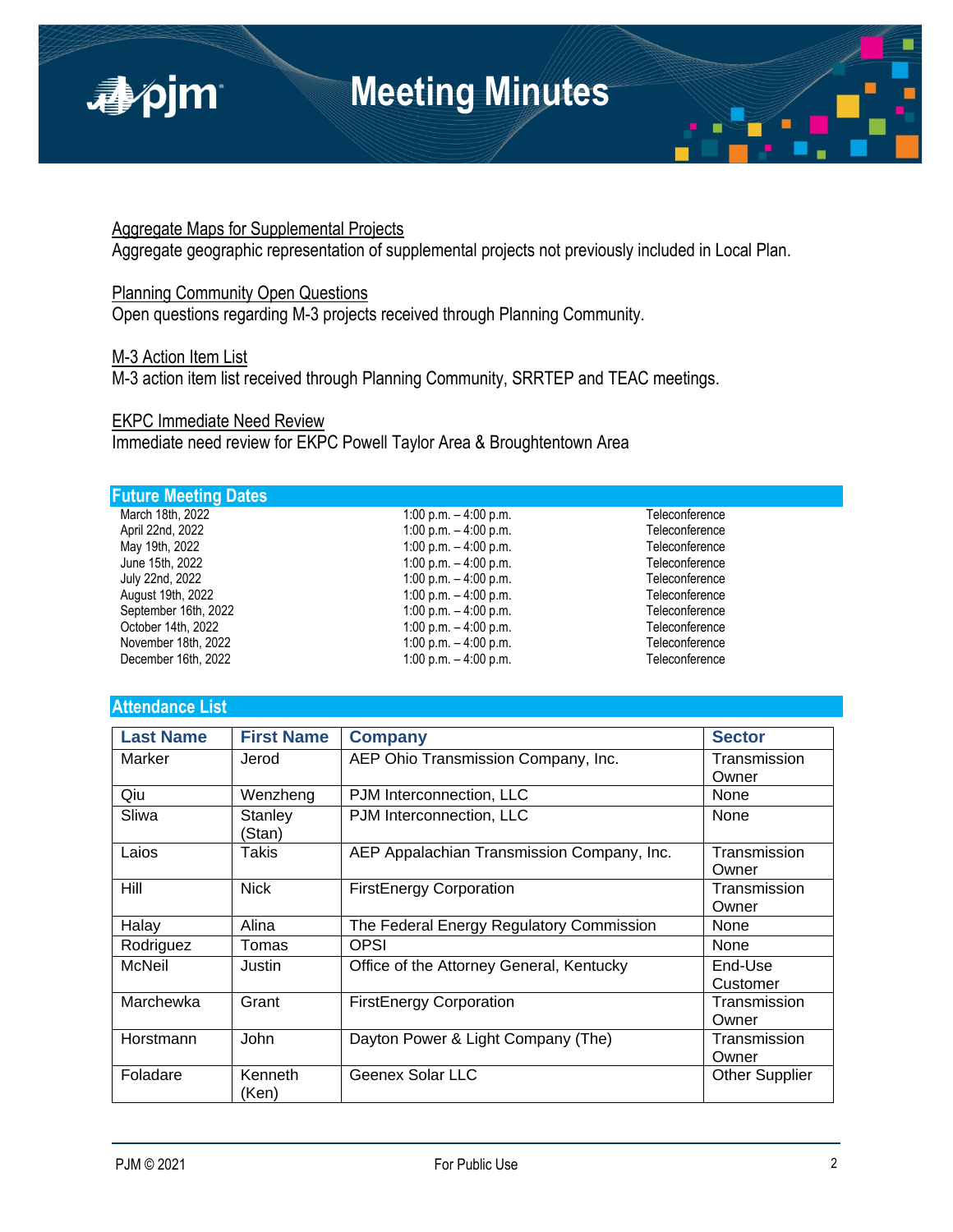

# **Meeting Minutes**

| Roychowdhury   | Rajarshi       | Dayton Power & Light Company               | Transmission<br>Owner |
|----------------|----------------|--------------------------------------------|-----------------------|
| <b>Berton</b>  | Tyler          | AEP Appalachian Transmission Company, Inc. | Transmission<br>Owner |
| Janicki        | Diane          | Boston Energy Trading & Marketing, LLC     | <b>Other Supplier</b> |
| Lyakhovich     | Leonid         | Public Service Electric & Gas Company      | Transmission          |
|                |                |                                            | Owner                 |
| LaPolt         | Noah           | American Municipal Power, Inc.             | Electric              |
|                |                |                                            | <b>Distributor</b>    |
| Fuerst         | Gary           | American Transmission Systems, Inc.        | Transmission          |
|                |                |                                            | Owner                 |
| Svenson        | Heather        | Public Service Electric & Gas Company      | Transmission          |
|                |                |                                            | Owner                 |
| Jett           | William (Bill) | Duke Energy Business Services LLC          | Transmission<br>Owner |
| Dadourian      | John           | Monitoring Analytics, LLC                  | None                  |
| Aguilar        | Fabiano        | Strom Power, LLC                           | <b>Other Supplier</b> |
|                | Silveira       |                                            |                       |
| Dolan          | Ryan           | Dayton Power & Light Company (The)         | Transmission          |
|                |                |                                            | Owner                 |
| <b>Torbeck</b> | <b>Bryce</b>   | <b>AES</b>                                 | <b>Other Supplier</b> |
| Moore          | Jasmine        | AEP Ohio Transmission Company, Inc.        | Transmission          |
|                |                |                                            | Owner                 |
| Hozempa        | Lawrence       | <b>FirstEnergy Corporation</b>             | Transmission          |
|                |                |                                            | Owner                 |
| Ondayko        | <b>Brock</b>   | AEP Appalachian Transmission Company, Inc. | Transmission          |
|                |                |                                            | Owner                 |
| <b>Russ</b>    | Michael        | Dayton Power & Light Company (The)         | Transmission          |
|                |                |                                            | Owner                 |
| Kent           | Janessa        | Duquesne Light Company                     | Transmission          |
|                | Nathan         |                                            | Owner<br>Transmission |
| <b>Bradley</b> |                | East Kentucky Power Cooperative, Inc.      | Owner                 |
| Schmitt        | Tom            | <b>FirstEnergy Corporation</b>             | Transmission          |
|                |                |                                            | Owner                 |
| Herman         | Michael        | PJM Interconnection, LLC                   | None                  |
| Mills          | Paul           | Commonwealth Edison Company                | Transmission          |
|                |                |                                            | Owner                 |
| Koehler        | Nicolas        | AEP Indiana-Michigan Transmission Company, | Transmission          |
|                |                | Inc.                                       | Owner                 |
| Mabry          | David          | McNees Wallace & Nurick LLC                | None                  |
| Domian         | Christin       | Duquesne Light Company                     | Transmission          |
|                |                |                                            | Owner                 |
| Adams          | Darrin         | East Kentucky Power Cooperative, Inc.      | Transmission          |
|                |                |                                            | Owner                 |
| <b>Tatum</b>   | Edward         | American Municipal Power, Inc.             | Electric              |
|                |                |                                            | Distributor           |
| <b>Stern</b>   | Alexander      | Public Service Electric & Gas Company      | Transmission<br>Owner |
|                | (Alex)         |                                            |                       |